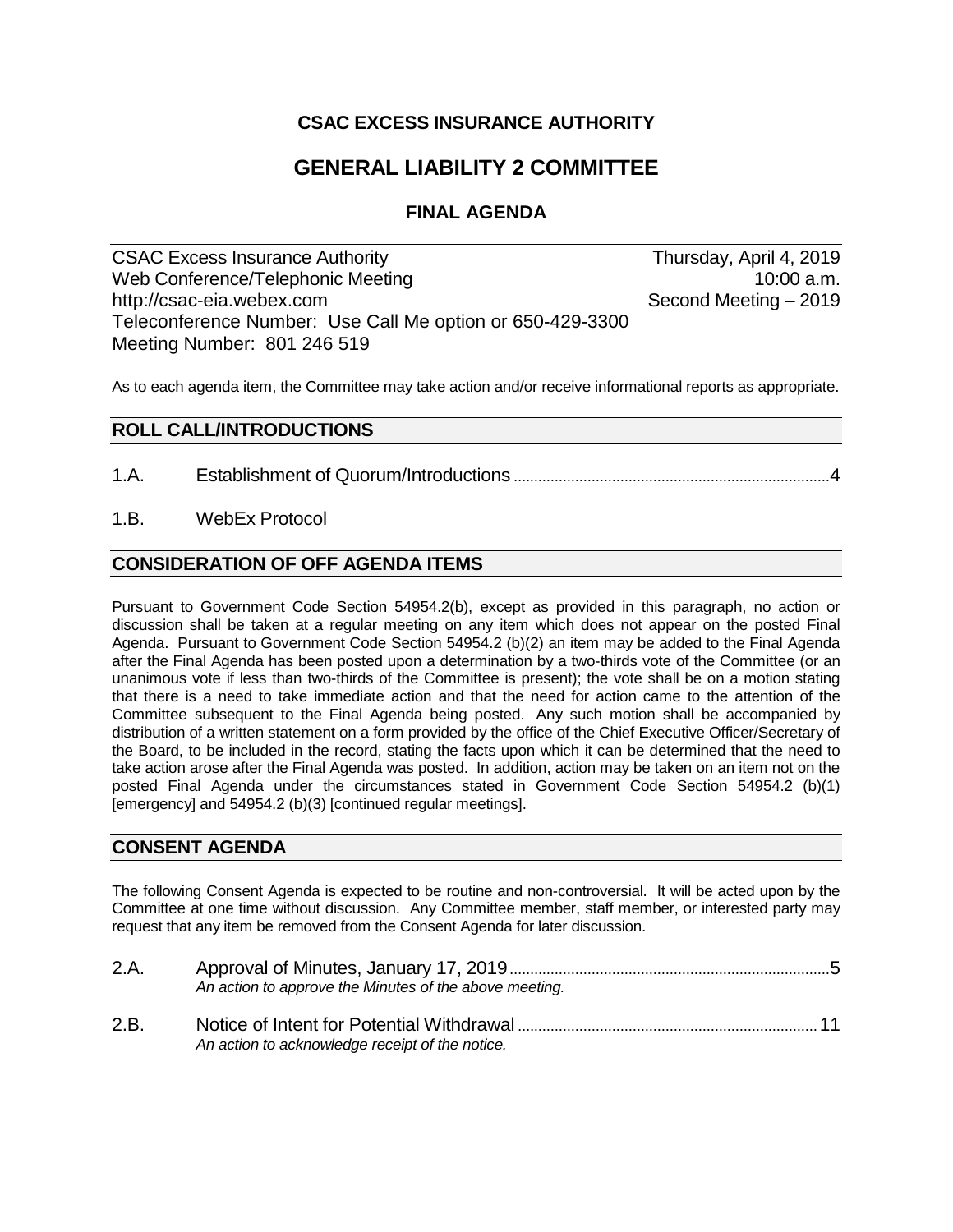#### **GENERAL BUSINESS**

| 3.A. | An action to approve 2019/20 renewal terms.                                                                                                                                                      | .12 |
|------|--------------------------------------------------------------------------------------------------------------------------------------------------------------------------------------------------|-----|
| 3.B. | An informational report regarding the status of GL2 Member Report Cards.                                                                                                                         | .20 |
| 3.C. | Proposed Revisions to the GL2 Memorandum of Understanding (Mike P.) 22<br>An action to establish a new date by which staff should obtain the signed amended MOU from<br>the GL2 Program members. |     |
| 3.D. | Status on Transitions from Annual to Monthly Loss Data Submissions (Fred) 23<br>An informational report regarding the status of member loss data submissions moving to monthly.                  |     |
| 3.E. | An action to approve the City of Oxnard for membership in the GL2 Program.                                                                                                                       | 25  |

### **PUBLIC COMMENT**

This portion of the agenda is reserved for members of the general public to address the Committee on any matter not on this agenda that is under the jurisdiction of the Committee.

#### **CLOSED SESSION**

*For the following claim(s)/litigation item(s), those in attendance may include members of the Committee and their alternates, legal counsel, as well as authorized staff, which may include the CEO, COO, CCO, claims manager and the primary claims handler and their supervisor.* 

*Pursuant to Government Code Section 54956.95, the Committee will hold a closed session to discuss the following claim(s):*

4.A. Estrada v. San Joaquin (11/06/16) (Doug Taylor)

#### **FUTURE MEETINGS**

#### **ADJOURNMENT**

*Disability Access: All posted locations for this meeting are wheelchair accessible and disabled parking is available. If you are a person with a disability and you need disability-related modifications or accommodations to participate in this meeting, please contact the Meeting Planner at (916) 850-7300 or (916) 850-7800 (fax). Requests for such modifications or accommodations must be made at least two full business days before the start of the meeting.*